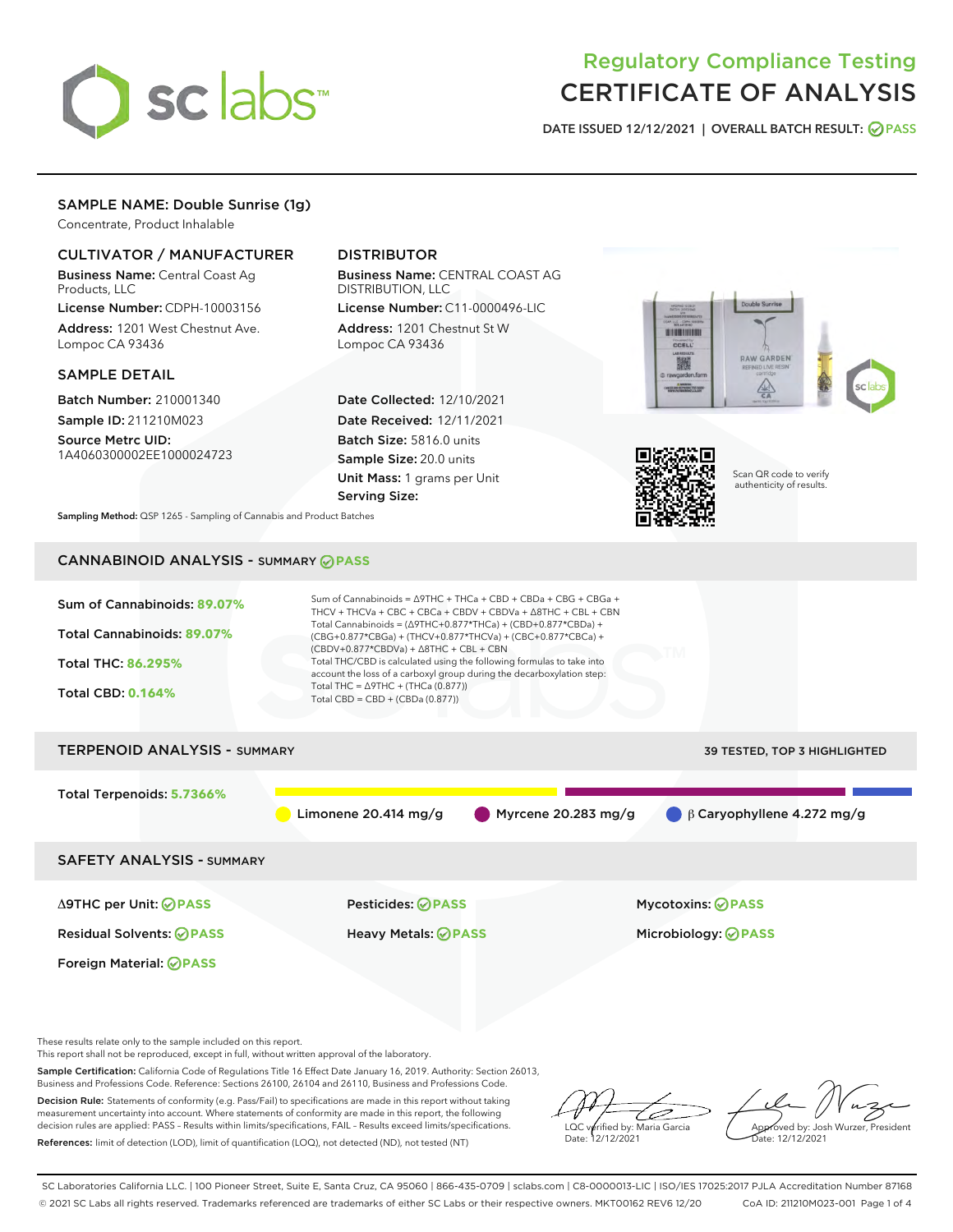



DOUBLE SUNRISE (1G) | DATE ISSUED 12/12/2021 | OVERALL BATCH RESULT: **● PASS** 

#### CANNABINOID TEST RESULTS - 12/12/2021 2 PASS

Tested by high-performance liquid chromatography with diode-array detection (HPLC-DAD). **Method:** QSP 1157 - Analysis of Cannabinoids by HPLC-DAD

#### TOTAL CANNABINOIDS: **89.07%**

Total Cannabinoids (Total THC) + (Total CBD) + (Total CBG) + (Total THCV) + (Total CBC) + (Total CBDV) + ∆8THC + CBL + CBN

TOTAL THC: **86.295%** Total THC (∆9THC+0.877\*THCa)

TOTAL CBD: **0.164%**

Total CBD (CBD+0.877\*CBDa)

TOTAL CBG: 1.718% Total CBG (CBG+0.877\*CBGa)

TOTAL THCV: 0.38% Total THCV (THCV+0.877\*THCVa)

TOTAL CBC: ND Total CBC (CBC+0.877\*CBCa)

TOTAL CBDV: ND Total CBDV (CBDV+0.877\*CBDVa)

| <b>COMPOUND</b>            | LOD/LOQ<br>(mg/g) | <b>MEASUREMENT</b><br><b>UNCERTAINTY</b><br>(mg/g) | <b>RESULT</b><br>(mg/g) | <b>RESULT</b><br>(%) |
|----------------------------|-------------------|----------------------------------------------------|-------------------------|----------------------|
| <b>A9THC</b>               | 0.06 / 0.26       | ±29.685                                            | 862.95                  | 86.295               |
| <b>CBG</b>                 | 0.06/0.19         | ±0.677                                             | 17.18                   | 1.718                |
| <b>THCV</b>                | 0.1 / 0.2         | ±0.19                                              | 3.8                     | 0.38                 |
| <b>CBN</b>                 | 0.1/0.3           | ±0.24                                              | 3.7                     | 0.37                 |
| <b>CBD</b>                 | 0.07/0.29         | ±0.076                                             | 1.64                    | 0.164                |
| $\triangle$ 8THC           | 0.1/0.4           | ±0.11                                              | 1.4                     | 0.14                 |
| <b>THCa</b>                | 0.05/0.14         | N/A                                                | <b>ND</b>               | <b>ND</b>            |
| <b>THCVa</b>               | 0.07/0.20         | N/A                                                | <b>ND</b>               | <b>ND</b>            |
| <b>CBDa</b>                | 0.02/0.19         | N/A                                                | <b>ND</b>               | <b>ND</b>            |
| <b>CBDV</b>                | 0.04 / 0.15       | N/A                                                | <b>ND</b>               | <b>ND</b>            |
| <b>CBDVa</b>               | 0.03/0.53         | N/A                                                | <b>ND</b>               | <b>ND</b>            |
| <b>CBGa</b>                | 0.1/0.2           | N/A                                                | <b>ND</b>               | <b>ND</b>            |
| <b>CBL</b>                 | 0.06 / 0.24       | N/A                                                | <b>ND</b>               | <b>ND</b>            |
| <b>CBC</b>                 | 0.2 / 0.5         | N/A                                                | <b>ND</b>               | <b>ND</b>            |
| <b>CBCa</b>                | 0.07/0.28         | N/A                                                | <b>ND</b>               | <b>ND</b>            |
| <b>SUM OF CANNABINOIDS</b> |                   |                                                    | 890.7 mg/g              | 89.07%               |

#### **UNIT MASS: 1 grams per Unit**

| ∆9THC per Unit                         | 1120 per-package limit | 862.95 mg/unit | <b>PASS</b> |
|----------------------------------------|------------------------|----------------|-------------|
| <b>Total THC per Unit</b>              |                        | 862.95 mg/unit |             |
| <b>CBD per Unit</b>                    |                        | $1.64$ mg/unit |             |
| <b>Total CBD per Unit</b>              |                        | $1.64$ mg/unit |             |
| <b>Sum of Cannabinoids</b><br>per Unit |                        | 890.7 mg/unit  |             |
| <b>Total Cannabinoids</b><br>per Unit  |                        | 890.7 mg/unit  |             |

| <b>COMPOUND</b>         | LOD/LOQ<br>(mg/g) | <b>MEASUREMENT</b><br><b>UNCERTAINTY</b><br>(mg/g) | <b>RESULT</b><br>(mg/g)                          | <b>RESULT</b><br>$(\%)$ |
|-------------------------|-------------------|----------------------------------------------------|--------------------------------------------------|-------------------------|
| Limonene                | 0.005 / 0.016     | ±0.2919                                            | 20.414                                           | 2.0414                  |
| <b>Myrcene</b>          | 0.008 / 0.025     | ±0.2617                                            | 20.283                                           | 2.0283                  |
| $\beta$ Caryophyllene   | 0.004 / 0.012     | ±0.1521                                            | 4.272                                            | 0.4272                  |
| $\beta$ Pinene          | 0.004 / 0.014     | ±0.0332                                            | 2.890                                            | 0.2890                  |
| $\alpha$ Pinene         | 0.005 / 0.017     | ±0.0195                                            | 2.268                                            | 0.2268                  |
| Linalool                | 0.009/0.032       | ±0.0834                                            | 2.194                                            | 0.2194                  |
| Terpinolene             | 0.008 / 0.026     | ±0.0267                                            | 1.303                                            | 0.1303                  |
| Ocimene                 | 0.011 / 0.038     | ±0.0314                                            | 0.978                                            | 0.0978                  |
| $\alpha$ Humulene       | 0.009/0.029       | ±0.0304                                            | 0.946                                            | 0.0946                  |
| Fenchol                 | 0.010 / 0.034     | ±0.0221                                            | 0.570                                            | 0.0570                  |
| Camphene                | 0.005 / 0.015     | ±0.0040                                            | 0.346                                            | 0.0346                  |
| Terpineol               | 0.016 / 0.055     | ±0.0158                                            | 0.257                                            | 0.0257                  |
| trans-ß-Farnesene       | 0.008 / 0.025     | ±0.0058                                            | 0.163                                            | 0.0163                  |
| Valencene               | 0.009 / 0.030     | ±0.0086                                            | 0.125                                            | 0.0125                  |
| <b>Borneol</b>          | 0.005 / 0.016     | ±0.0034                                            | 0.082                                            | 0.0082                  |
| Fenchone                | 0.009 / 0.028     | ±0.0017                                            | 0.058                                            | 0.0058                  |
| $\alpha$ Phellandrene   | 0.006 / 0.020     | ±0.0007                                            | 0.051                                            | 0.0051                  |
| $\alpha$ Terpinene      | 0.005 / 0.017     | ±0.0007                                            | 0.046                                            | 0.0046                  |
| $\gamma$ Terpinene      | 0.006 / 0.018     | ±0.0008                                            | 0.044                                            | 0.0044                  |
| 3 Carene                | 0.005 / 0.018     | ±0.0006                                            | 0.042                                            | 0.0042                  |
| Nerolidol               | 0.009 / 0.028     | ±0.0021                                            | 0.034                                            | 0.0034                  |
| Sabinene                | 0.004 / 0.014     | N/A                                                | <loq< th=""><th><math>&lt;</math>LOQ</th></loq<> | $<$ LOQ                 |
| Eucalyptol              | 0.006 / 0.018     | N/A                                                | <loq< th=""><th><loq< th=""></loq<></th></loq<>  | <loq< th=""></loq<>     |
| Sabinene Hydrate        | 0.006 / 0.022     | N/A                                                | <loq< th=""><th><loq< th=""></loq<></th></loq<>  | <loq< th=""></loq<>     |
| Nerol                   | 0.003 / 0.011     | N/A                                                | <loq< th=""><th><math>&lt;</math>LOQ</th></loq<> | $<$ LOQ                 |
| Citronellol             | 0.003 / 0.010     | N/A                                                | <loq< th=""><th><loq< th=""></loq<></th></loq<>  | <loq< th=""></loq<>     |
| Geraniol                | 0.002 / 0.007     | N/A                                                | <loq< th=""><th><loq< th=""></loq<></th></loq<>  | <loq< th=""></loq<>     |
| Caryophyllene<br>Oxide  | 0.010 / 0.033     | N/A                                                | <loq< th=""><th><loq< th=""></loq<></th></loq<>  | <loq< th=""></loq<>     |
| $\alpha$ Bisabolol      | 0.008 / 0.026     | N/A                                                | <loq< th=""><th><loq< th=""></loq<></th></loq<>  | <loq< th=""></loq<>     |
| p-Cymene                | 0.005 / 0.016     | N/A                                                | <b>ND</b>                                        | <b>ND</b>               |
| (-)-Isopulegol          | 0.005 / 0.016     | N/A                                                | ND                                               | ND                      |
| Camphor                 | 0.006 / 0.019     | N/A                                                | ND                                               | ND                      |
| Isoborneol              | 0.004 / 0.012     | N/A                                                | ND                                               | ND                      |
| Menthol                 | 0.008 / 0.025     | N/A                                                | ND                                               | <b>ND</b>               |
| R-(+)-Pulegone          | 0.003 / 0.011     | N/A                                                | ND                                               | <b>ND</b>               |
| <b>Geranyl Acetate</b>  | 0.004 / 0.014     | N/A                                                | ND                                               | ND                      |
| $\alpha$ Cedrene        | 0.005 / 0.016     | N/A                                                | ND                                               | <b>ND</b>               |
| Guaiol                  | 0.009 / 0.030     | N/A                                                | ND                                               | ND                      |
| Cedrol                  | 0.008 / 0.027     | N/A                                                | ND                                               | ND                      |
| <b>TOTAL TERPENOIDS</b> |                   |                                                    | 57.366 mg/g                                      | 5.7366%                 |

SC Laboratories California LLC. | 100 Pioneer Street, Suite E, Santa Cruz, CA 95060 | 866-435-0709 | sclabs.com | C8-0000013-LIC | ISO/IES 17025:2017 PJLA Accreditation Number 87168 © 2021 SC Labs all rights reserved. Trademarks referenced are trademarks of either SC Labs or their respective owners. MKT00162 REV6 12/20 CoA ID: 211210M023-001 Page 2 of 4

# TERPENOID TEST RESULTS - 12/12/2021

Terpene analysis utilizing gas chromatography-flame ionization detection (GC-FID). **Method:** QSP 1192 - Analysis of Terpenoids by GC-FID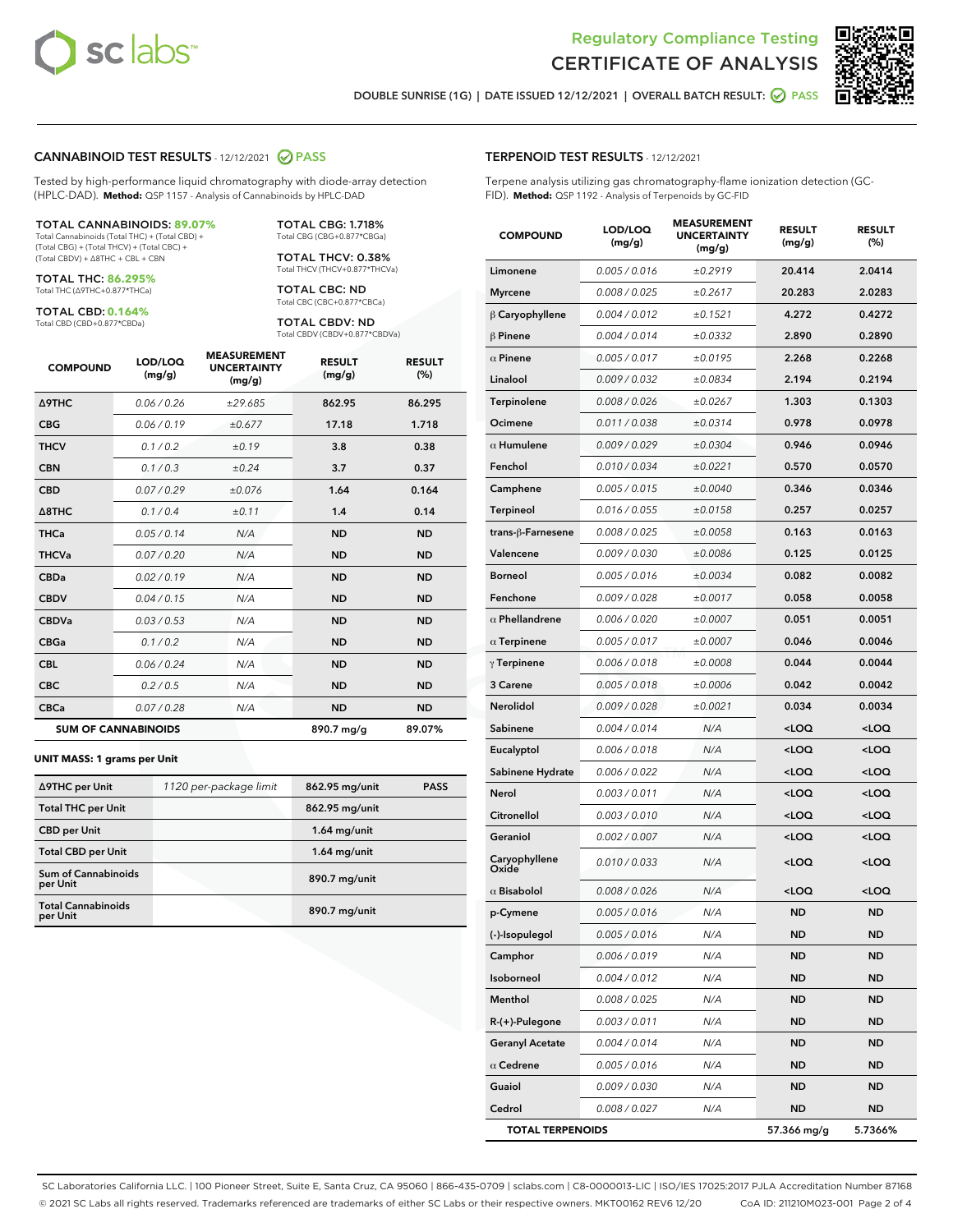



DOUBLE SUNRISE (1G) | DATE ISSUED 12/12/2021 | OVERALL BATCH RESULT: **⊘** PASS

# CATEGORY 1 PESTICIDE TEST RESULTS - 12/12/2021 2 PASS

Pesticide and plant growth regulator analysis utilizing high-performance liquid chromatography-mass spectrometry (HPLC-MS) or gas chromatography-mass spectrometry (GC-MS). \*GC-MS utilized where indicated. **Method:** QSP 1212 - Analysis of Pesticides and Mycotoxins by LC-MS or QSP 1213 - Analysis of Pesticides by GC-MS

| <b>COMPOUND</b>             | LOD/LOQ<br>$(\mu g/g)$ | <b>ACTION</b><br><b>LIMIT</b><br>$(\mu g/g)$ | <b>MEASUREMENT</b><br><b>UNCERTAINTY</b><br>$(\mu g/g)$ | <b>RESULT</b><br>$(\mu g/g)$ | <b>RESULT</b> |
|-----------------------------|------------------------|----------------------------------------------|---------------------------------------------------------|------------------------------|---------------|
| Aldicarb                    | 0.03 / 0.08            | $\ge$ LOD                                    | N/A                                                     | <b>ND</b>                    | <b>PASS</b>   |
| Carbofuran                  | 0.02/0.05              | $\ge$ LOD                                    | N/A                                                     | <b>ND</b>                    | <b>PASS</b>   |
| Chlordane*                  | 0.03 / 0.08            | $\ge$ LOD                                    | N/A                                                     | <b>ND</b>                    | <b>PASS</b>   |
| Chlorfenapyr*               | 0.03/0.10              | $\ge$ LOD                                    | N/A                                                     | <b>ND</b>                    | <b>PASS</b>   |
| Chlorpyrifos                | 0.02 / 0.06            | $\ge$ LOD                                    | N/A                                                     | <b>ND</b>                    | <b>PASS</b>   |
| Coumaphos                   | 0.02 / 0.07            | $>$ LOD                                      | N/A                                                     | <b>ND</b>                    | <b>PASS</b>   |
| Daminozide                  | 0.02 / 0.07            | $\ge$ LOD                                    | N/A                                                     | <b>ND</b>                    | <b>PASS</b>   |
| <b>DDVP</b><br>(Dichlorvos) | 0.03/0.09              | $\ge$ LOD                                    | N/A                                                     | <b>ND</b>                    | <b>PASS</b>   |
| Dimethoate                  | 0.03 / 0.08            | $>$ LOD                                      | N/A                                                     | <b>ND</b>                    | <b>PASS</b>   |
| Ethoprop(hos)               | 0.03/0.10              | $\ge$ LOD                                    | N/A                                                     | <b>ND</b>                    | <b>PASS</b>   |
| Etofenprox                  | 0.02 / 0.06            | $\ge$ LOD                                    | N/A                                                     | <b>ND</b>                    | <b>PASS</b>   |
| Fenoxycarb                  | 0.03 / 0.08            | $>$ LOD                                      | N/A                                                     | <b>ND</b>                    | <b>PASS</b>   |
| Fipronil                    | 0.03/0.08              | $\ge$ LOD                                    | N/A                                                     | <b>ND</b>                    | <b>PASS</b>   |
| Imazalil                    | 0.02 / 0.06            | $>$ LOD                                      | N/A                                                     | <b>ND</b>                    | <b>PASS</b>   |
| Methiocarb                  | 0.02 / 0.07            | $\ge$ LOD                                    | N/A                                                     | <b>ND</b>                    | <b>PASS</b>   |
| Methyl<br>parathion         | 0.03/0.10              | $\ge$ LOD                                    | N/A                                                     | <b>ND</b>                    | <b>PASS</b>   |
| <b>Mevinphos</b>            | 0.03/0.09              | $\ge$ LOD                                    | N/A                                                     | <b>ND</b>                    | <b>PASS</b>   |
| Paclobutrazol               | 0.02 / 0.05            | $\ge$ LOD                                    | N/A                                                     | <b>ND</b>                    | <b>PASS</b>   |
| Propoxur                    | 0.03/0.09              | $\ge$ LOD                                    | N/A                                                     | <b>ND</b>                    | <b>PASS</b>   |
| Spiroxamine                 | 0.03 / 0.08            | $\ge$ LOD                                    | N/A                                                     | <b>ND</b>                    | <b>PASS</b>   |
| Thiacloprid                 | 0.03/0.10              | $\ge$ LOD                                    | N/A                                                     | <b>ND</b>                    | <b>PASS</b>   |

## CATEGORY 2 PESTICIDE TEST RESULTS - 12/12/2021 @ PASS

| <b>COMPOUND</b>          | LOD/LOQ<br>$(\mu g/g)$ | <b>ACTION</b><br><b>LIMIT</b><br>$(\mu g/g)$ | <b>MEASUREMENT</b><br><b>UNCERTAINTY</b><br>$(\mu g/g)$ | <b>RESULT</b><br>$(\mu g/g)$ | <b>RESULT</b> |
|--------------------------|------------------------|----------------------------------------------|---------------------------------------------------------|------------------------------|---------------|
| Abamectin                | 0.03/0.10              | 0.1                                          | N/A                                                     | <b>ND</b>                    | <b>PASS</b>   |
| Acephate                 | 0.02/0.07              | 0.1                                          | N/A                                                     | <b>ND</b>                    | <b>PASS</b>   |
| Acequinocyl              | 0.02/0.07              | 0.1                                          | N/A                                                     | <b>ND</b>                    | <b>PASS</b>   |
| Acetamiprid              | 0.02/0.05              | 0.1                                          | N/A                                                     | <b>ND</b>                    | <b>PASS</b>   |
| Azoxystrobin             | 0.02/0.07              | 0.1                                          | N/A                                                     | <b>ND</b>                    | <b>PASS</b>   |
| <b>Bifenazate</b>        | 0.01/0.04              | 0.1                                          | N/A                                                     | <b>ND</b>                    | <b>PASS</b>   |
| <b>Bifenthrin</b>        | 0.02 / 0.05            | 3                                            | N/A                                                     | <b>ND</b>                    | <b>PASS</b>   |
| <b>Boscalid</b>          | 0.03/0.09              | 0.1                                          | N/A                                                     | <b>ND</b>                    | <b>PASS</b>   |
| Captan                   | 0.19/0.57              | 0.7                                          | N/A                                                     | <b>ND</b>                    | <b>PASS</b>   |
| Carbaryl                 | 0.02/0.06              | 0.5                                          | N/A                                                     | <b>ND</b>                    | <b>PASS</b>   |
| Chlorantranilip-<br>role | 0.04/0.12              | 10                                           | N/A                                                     | <b>ND</b>                    | <b>PASS</b>   |
| Clofentezine             | 0.03/0.09              | 0.1                                          | N/A                                                     | <b>ND</b>                    | <b>PASS</b>   |

| <b>COMPOUND</b>               | LOD/LOQ<br>(µg/g) | <b>ACTION</b><br><b>LIMIT</b><br>(µg/g) | <b>MEASUREMENT</b><br><b>UNCERTAINTY</b><br>$(\mu g/g)$ | <b>RESULT</b><br>(µg/g) | <b>RESULT</b> |
|-------------------------------|-------------------|-----------------------------------------|---------------------------------------------------------|-------------------------|---------------|
| Cyfluthrin                    | 0.12 / 0.38       | $\overline{c}$                          | N/A                                                     | <b>ND</b>               | <b>PASS</b>   |
| Cypermethrin                  | 0.11 / 0.32       | 1                                       | N/A                                                     | <b>ND</b>               | <b>PASS</b>   |
| <b>Diazinon</b>               | 0.02 / 0.05       | 0.1                                     | N/A                                                     | <b>ND</b>               | <b>PASS</b>   |
| Dimethomorph                  | 0.03 / 0.09       | 2                                       | N/A                                                     | <b>ND</b>               | <b>PASS</b>   |
| Etoxazole                     | 0.02 / 0.06       | 0.1                                     | N/A                                                     | <b>ND</b>               | <b>PASS</b>   |
| Fenhexamid                    | 0.03 / 0.09       | 0.1                                     | N/A                                                     | <b>ND</b>               | <b>PASS</b>   |
| Fenpyroximate                 | 0.02 / 0.06       | 0.1                                     | N/A                                                     | <b>ND</b>               | <b>PASS</b>   |
| Flonicamid                    | 0.03 / 0.10       | 0.1                                     | N/A                                                     | <b>ND</b>               | <b>PASS</b>   |
| Fludioxonil                   | 0.03 / 0.10       | 0.1                                     | N/A                                                     | <b>ND</b>               | <b>PASS</b>   |
| Hexythiazox                   | 0.02 / 0.07       | 0.1                                     | N/A                                                     | <b>ND</b>               | <b>PASS</b>   |
| Imidacloprid                  | 0.04 / 0.11       | 5                                       | N/A                                                     | <b>ND</b>               | <b>PASS</b>   |
| Kresoxim-methyl               | 0.02 / 0.07       | 0.1                                     | N/A                                                     | <b>ND</b>               | <b>PASS</b>   |
| Malathion                     | 0.03 / 0.09       | 0.5                                     | N/A                                                     | <b>ND</b>               | <b>PASS</b>   |
| Metalaxyl                     | 0.02 / 0.07       | $\overline{c}$                          | N/A                                                     | <b>ND</b>               | <b>PASS</b>   |
| Methomyl                      | 0.03 / 0.10       | $\mathcal{I}$                           | N/A                                                     | <b>ND</b>               | <b>PASS</b>   |
| Myclobutanil                  | 0.03 / 0.09       | 0.1                                     | N/A                                                     | <b>ND</b>               | <b>PASS</b>   |
| <b>Naled</b>                  | 0.02 / 0.07       | 0.1                                     | N/A                                                     | <b>ND</b>               | <b>PASS</b>   |
| Oxamyl                        | 0.04 / 0.11       | 0.5                                     | N/A                                                     | <b>ND</b>               | <b>PASS</b>   |
| Pentachloronitro-<br>benzene* | 0.03/0.09         | 0.1                                     | N/A                                                     | <b>ND</b>               | <b>PASS</b>   |
| Permethrin                    | 0.04 / 0.12       | 0.5                                     | N/A                                                     | <b>ND</b>               | <b>PASS</b>   |
| Phosmet                       | 0.03 / 0.10       | 0.1                                     | N/A                                                     | <b>ND</b>               | <b>PASS</b>   |
| Piperonylbu-<br>toxide        | 0.02 / 0.07       | 3                                       | N/A                                                     | <b>ND</b>               | <b>PASS</b>   |
| Prallethrin                   | 0.03 / 0.08       | 0.1                                     | N/A                                                     | <b>ND</b>               | <b>PASS</b>   |
| Propiconazole                 | 0.02 / 0.07       | 0.1                                     | N/A                                                     | <b>ND</b>               | <b>PASS</b>   |
| Pyrethrins                    | 0.04 / 0.12       | 0.5                                     | N/A                                                     | <b>ND</b>               | <b>PASS</b>   |
| Pyridaben                     | 0.02 / 0.07       | 0.1                                     | N/A                                                     | <b>ND</b>               | <b>PASS</b>   |
| Spinetoram                    | 0.02 / 0.07       | 0.1                                     | N/A                                                     | <b>ND</b>               | <b>PASS</b>   |
| Spinosad                      | 0.02 / 0.07       | 0.1                                     | N/A                                                     | <b>ND</b>               | <b>PASS</b>   |
| Spiromesifen                  | 0.02 / 0.05       | 0.1                                     | N/A                                                     | <b>ND</b>               | <b>PASS</b>   |
| Spirotetramat                 | 0.02 / 0.06       | 0.1                                     | N/A                                                     | ND                      | <b>PASS</b>   |
| Tebuconazole                  | 0.02 / 0.07       | 0.1                                     | N/A                                                     | <b>ND</b>               | <b>PASS</b>   |
| Thiamethoxam                  | 0.03 / 0.10       | 5                                       | N/A                                                     | <b>ND</b>               | <b>PASS</b>   |
| Trifloxystrobin               | 0.03 / 0.08       | 0.1                                     | N/A                                                     | <b>ND</b>               | <b>PASS</b>   |

SC Laboratories California LLC. | 100 Pioneer Street, Suite E, Santa Cruz, CA 95060 | 866-435-0709 | sclabs.com | C8-0000013-LIC | ISO/IES 17025:2017 PJLA Accreditation Number 87168 © 2021 SC Labs all rights reserved. Trademarks referenced are trademarks of either SC Labs or their respective owners. MKT00162 REV6 12/20 CoA ID: 211210M023-001 Page 3 of 4